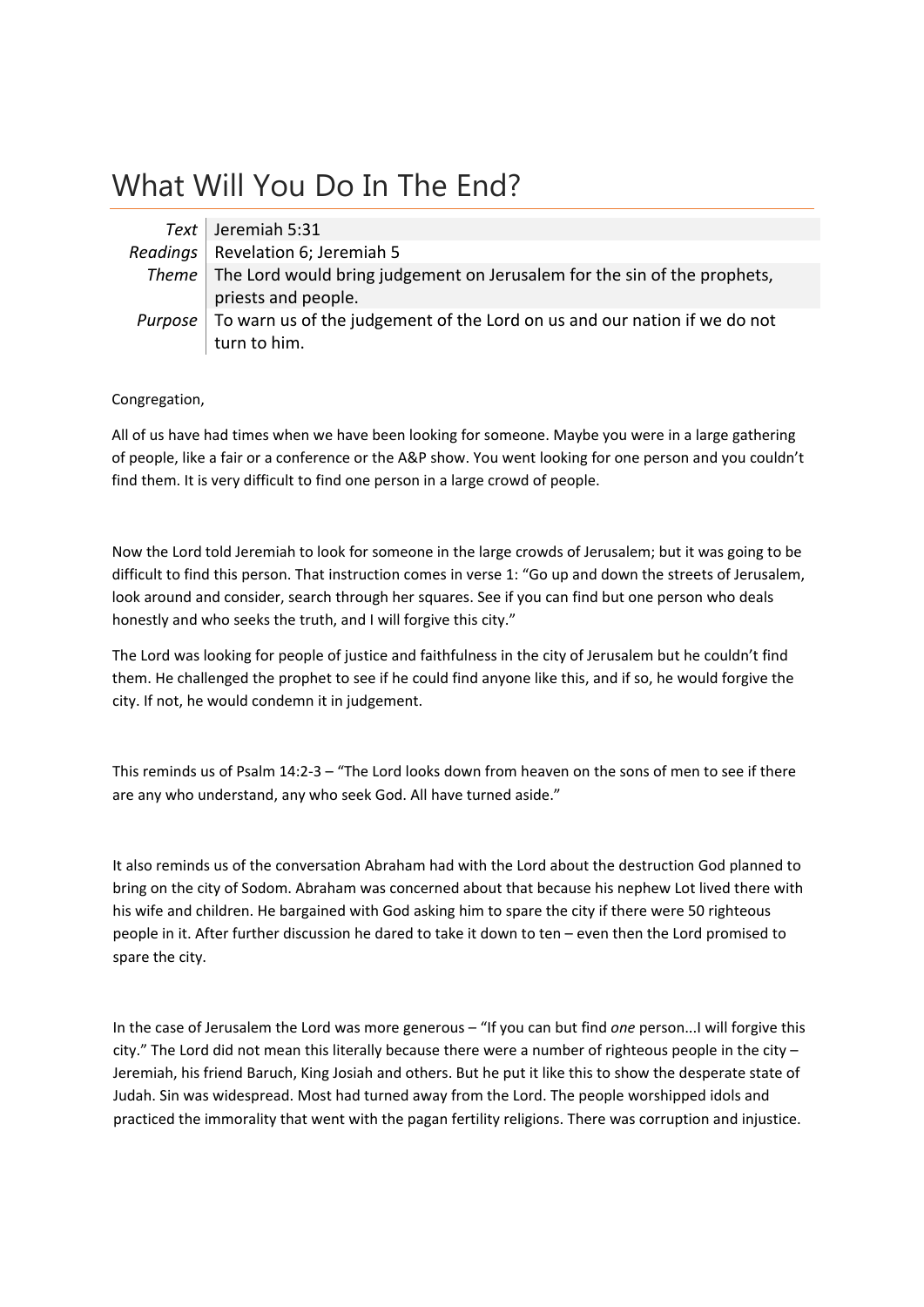This sin was universal through Judah – it touched every level and every class of society.

At first Jeremiah looked at *the common people* described in verses 3‐4. The Lord had tried to bring them back to himself but they had hardened themselves in sin and refused to repent.

The prophet was prepared to make some allowances for them because perhaps they didn't know any better. They had not been taught the way of the Lord; what could you expect?

So he went to *the leaders* of the people, expecting more of them (verse 5). Surely they knew the way of the Lord and his requirements? But they too had rebelled against the Lord. They were like an ox used for ploughing that had broken off its yoke and refused to obey its master any more.

The rest of chapter 5 is a description of the sin of Judah and a warning of the judgement that would come. It ends with a graphic summary of this evil and the Lord's assessment of it:

An appalling and horrible thing has happened in the land: the prophets prophesy falsely, and the priests rule at their direction; my people love to have it so, but what will you do when the end comes?

# **1.** First of all let's consider **the sin of the prophets**

The prophets of Judah were supposed to be God's spokesmen.

God used them to communicate his word to his people. They were his mouthpiece. They were to proclaim his truth and his law.

But an appalling change had taken place in Judah; instead of speaking truth, they spoke lies. Instead of speaking the word of the Lord, they spoke their own words. They spoke the exact opposite of what they were supposed to speak!

Jeremiah, a true prophet of God, had warned Judah that God would send a foreign nation to punish his people.

But the false prophets said the opposite; No, the Lord won't do anything! He is a God of love! And this is his city and his temple. No harm will come to us. We'll be all right. No need to be disturbed or anxious. Don't listen to that doomsayer Jeremiah. God will look after us. (verse 12)

But the Lord had something to say about these false prophets in chapter 6:14 ‐

They dress the wound of my people as though it were not serious. 'Peace, peace,' they say, when there is no peace.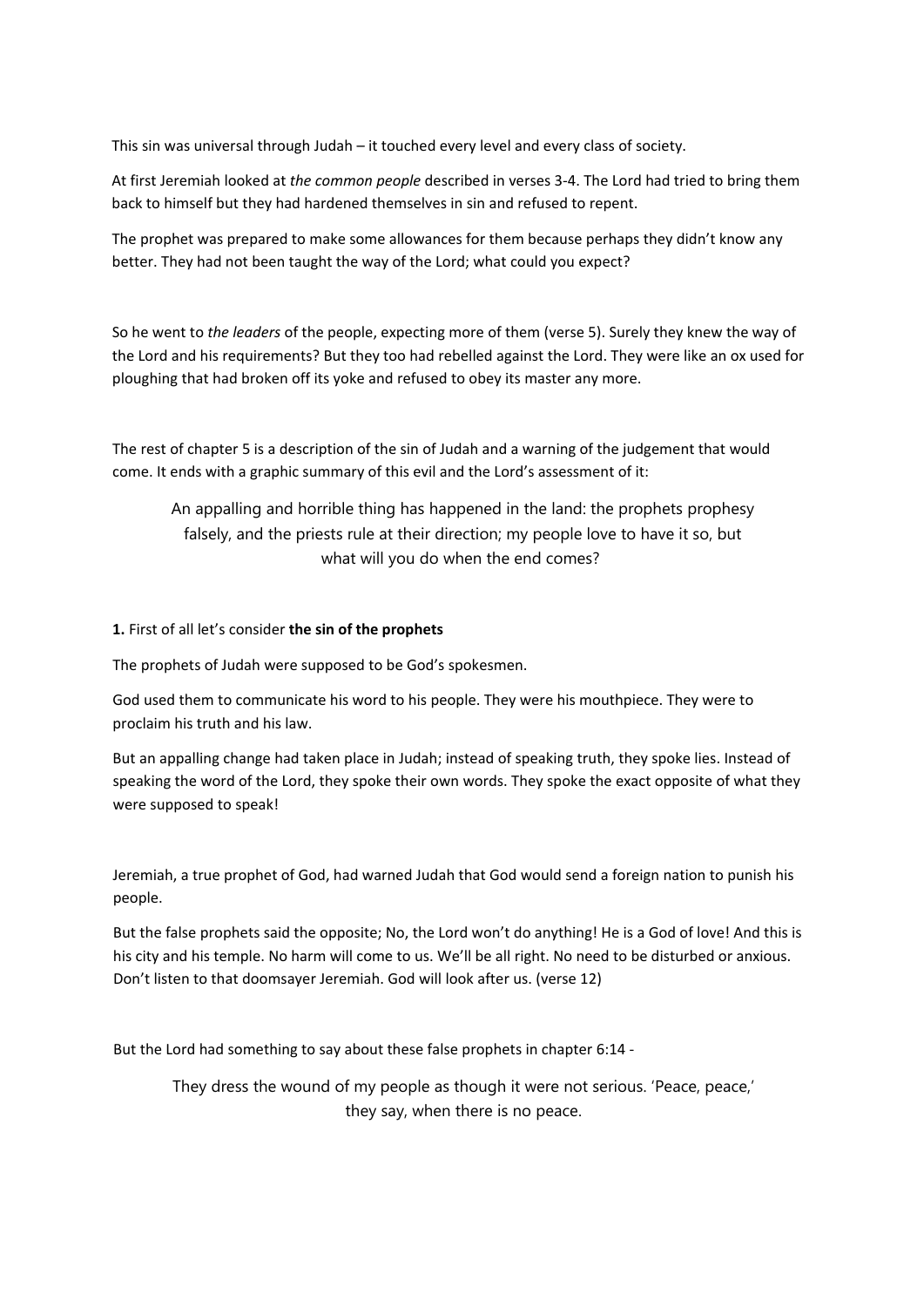They were like a doctor who fails to make an accurate diagnosis of the condition of a man who is seriously ill. He briefly examines the patient and tells him he is fine – it will pass, you will be okay, no need to worry, soon you'll be up and about again!

But that is no help to a person who is very sick and rapidly declining in health. A man in such a situation needs to hear the truth and needs a remedy, even if it is drastic.

These prophets were doing the same as this doctor – they were covering over the real problem and pretending all was well.

And the Lord condemned them for their lies and deceit and their loathsome conduct.

# Compare this to **the church today.**

It is appalling that today too there are many pastors and theologians who are preaching their own ideas rather than the word of the Lord from the Bible.

Some have gone so far as to say they don't believe in the Bible. They don't believe it is the word of God and claim that it is the words of men – stories people wrote about the God and about Jesus. These are the false prophets of the church today.

Others have more confidence in the Bible but they don't present a clear message of the Lord from the Scriptures. Their sermons are full of their own ideas and thoughts and quotes of the ideas of other people. Their message is vague and indefinite, wishy‐washy and unclear.

Yet what we need today is a clear, straight‐forward, plain message from the Bible. The church and the nation need to hear the word of God – plain and simple.

### **2.** This brings us to consider, secondly, **the sin of the priests.**

Their sin was closely connected with that of the prophets.

**"**The priests rule by their own authority." The way this is written in the Hebrew Bible suggests that they worked hand in glove with the false prophets. The New English Bible translates this; "prophets prophesy lies and priests go hand in hand with them." They were in this together – partners in crime.

The task of the priests was to administer the sacrificial system and to teach God's law.

The people were to come together in Jerusalem at the feasts and festivals and the priests were to read the law and explain it, as Ezra did in Jerusalem after the exile.

The problem was that the priests in Jeremiah's day did not know the law of God.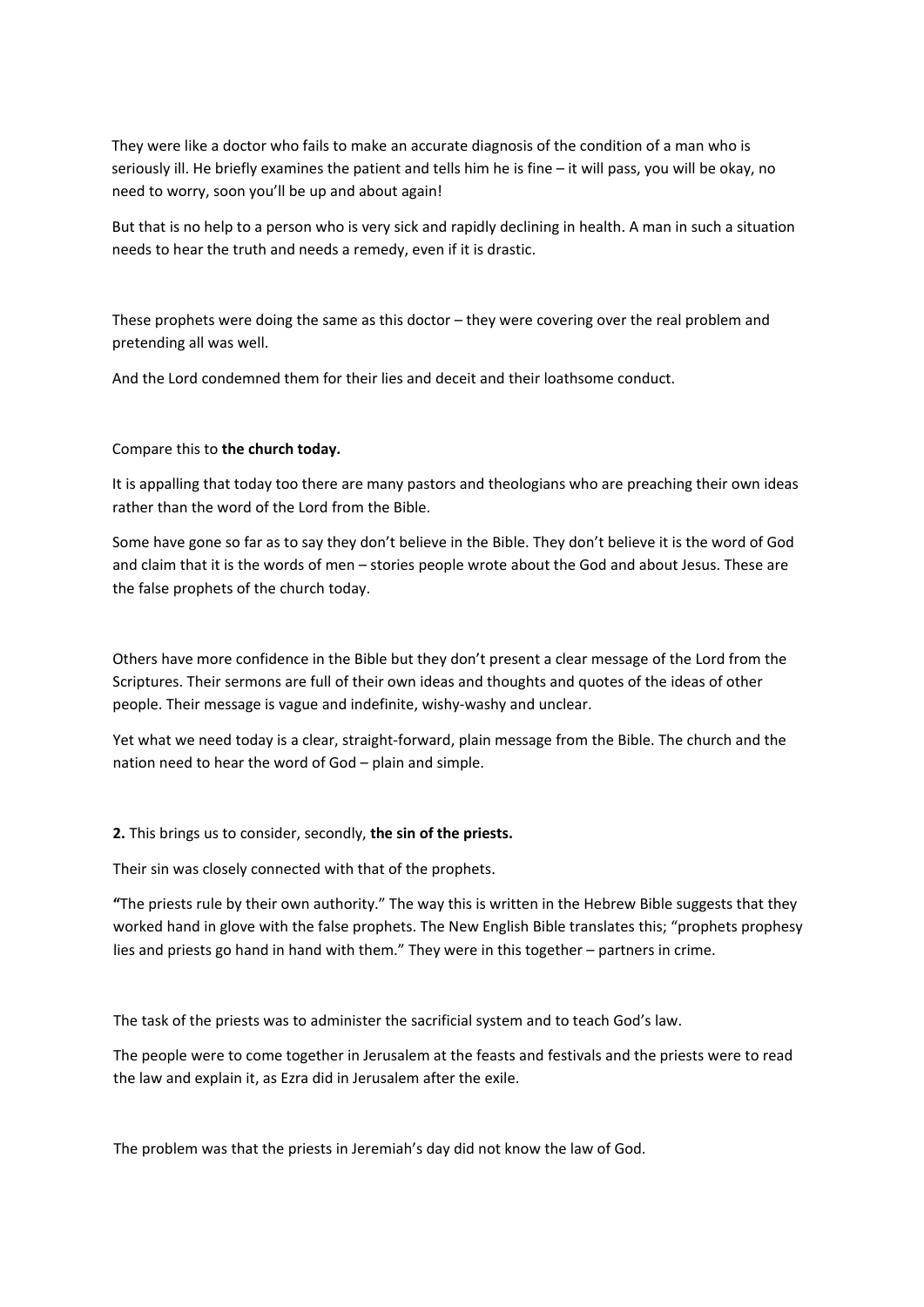In fact, it had even been lost for a while until it was found in the time of Josiah. Hilkiah, the High Priest, had been cleaning up in the temple and had found a scroll which turned out to be the Book of the Law! (2 Kings 22:8). This is what had inspired the reforms of Josiah.

But even though this law had been found, the priests still ignored it. They weren't interested in knowing what God commanded. They didn't teach or rule by the authority of God or by the authority of his law, but they ruled by their own authority.

They did what was right in their own eyes. They made up their own laws and rules.

We are in a very **similar situation today**.

The law of God is ignored in some churches.

Some who claim to be Christians don't live by God's commands. They do what they want to do; they make their own decisions about what is right and wrong.

Then there are those in the church who reinterpret the laws of God and relegate them to the past, like God's commands against homosexuality. That was an old law for those times, they say, but we know better than that!

The law of God is also ignored in society today. Those in government rule by their own authority. They make up their own laws. They decide what is right and wrong and they do this without any reference to the Bible.

We have seen many examples of this in New Zealand in recent times with legislation that has given legal recognition to homosexuality, to prostitution, and to civil unions between same sex couples. All of these are examples of leaders who rule by their own authority without any regard for the commands of God in the Bible.

What was shocking in Judah was that the people "love it this way"!

# 3. So, in the third place, we consider **the sin of the people**

**The people of Judah** loved it this way because they were free to do their own thing. They could keep on sinning and no one would tell them off. So they carried on with their idolatry and immorality and adultery.

The rich and wealthy indulged themselves without a thought for the poor or needy.

They did not plead the case of the fatherless nor did they defend the rights of the poor (verse 28).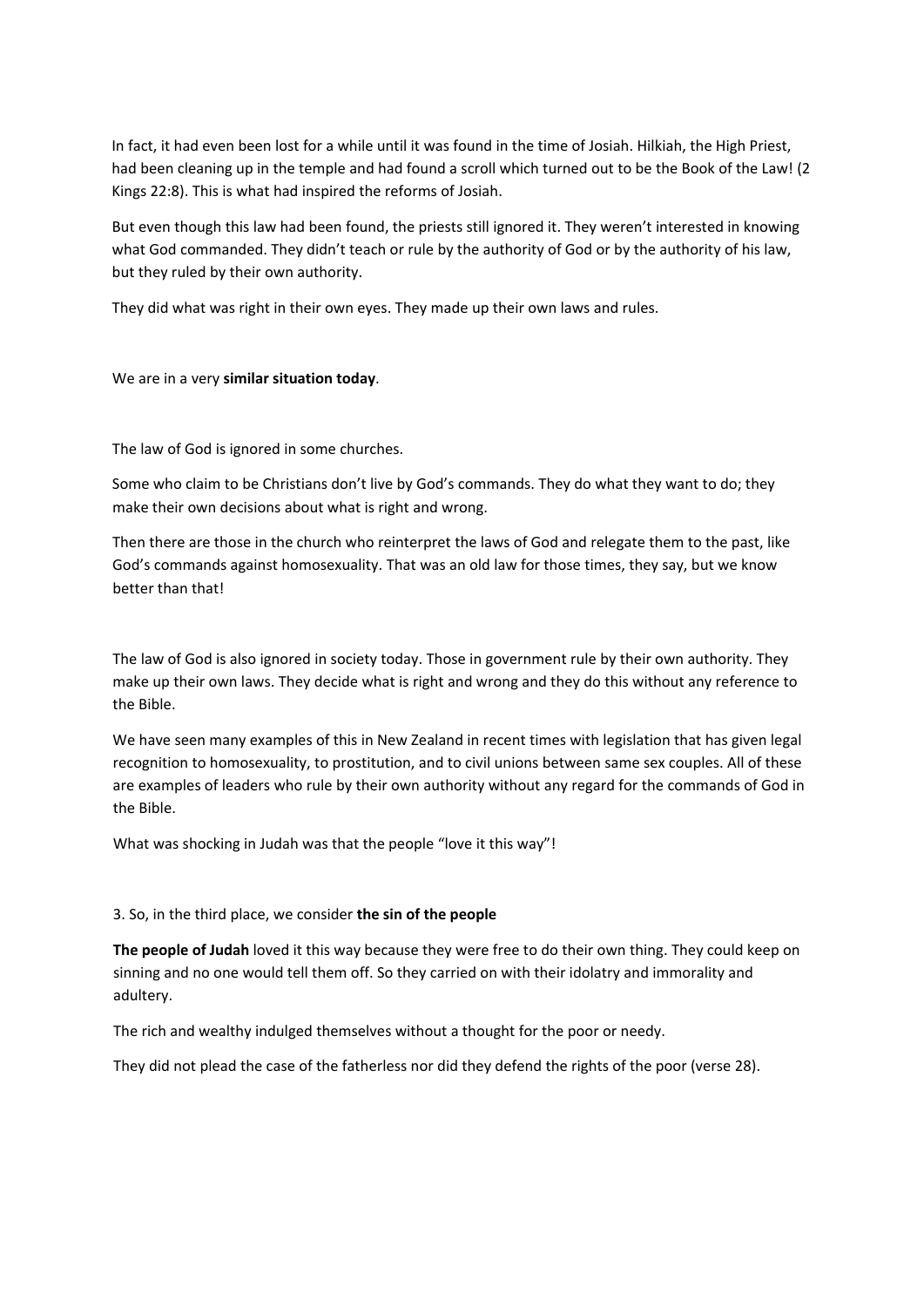The prophets and the priests allowed them to continue on in like this and even encouraged it. They left the people free to choose their own path and they did not make them feel guilty. They did not give them any qualms of conscience.

So the people carried on. They delighted in their sin. They enjoyed this situation. They liked to hear easy and soothing words, not like that wet blanket Jeremiah! What a pessimist he was! They did not want to hear the truth about their situation; rather, they loved it the way it was and they didn't want anyone to rock their boat, or disturb their comfort, or challenge them about their sin or their lifestyle.

**It is the same today.** Most thoughtful people know there is something drastically wrong with our society, but very few want to hear a biblical diagnosis of this situation, especially if it deals with their own sin and guilt before a holy God.

No, they love it just the way it is. Their situation is not perfect but they don't want Christians telling them what to do and they certainly don't want God telling them how to rule their lives or pointing out their sin.

It's been said that a country gets the government it deserves and that may well be the case in our situation, especially in a democracy where we vote in the government we want – a Big Brother who will look after all our needs.

"...and my people love it this way"!

### 4. But the prophet Jeremiah raised the prospect of **the judgement**

"But what will you do in the end?"

This is not going to go on forever, he warned. God is not mocked. A judgement is coming.

There had already been some warning of what was to come. God had struck his people already (verse 3) but they felt no pain – they had ignored him. He had with-held the autumn and spring rains as a sign of his displeasure, but there was no response. They didn't say; "Let us fear the Lord our God."

In the same way God warns us of the judgement that is going to come. He does that in natural disasters, like a massive tsunami, or an earthquake, or a flood. Not that those who die in these are better or worse than us, but all of these are warnings that we too will perish unless we repent (Luke 13:1‐5).

**The judgement against Judah** had to come because their sin was an offence against the holiness and majesty of God. The Lord had no option. Judgement was necessary. After recalling all their sin the Lord asked; "Should I not punish them for this? Should I not avenge myself on such a nation as this?" (verse 29)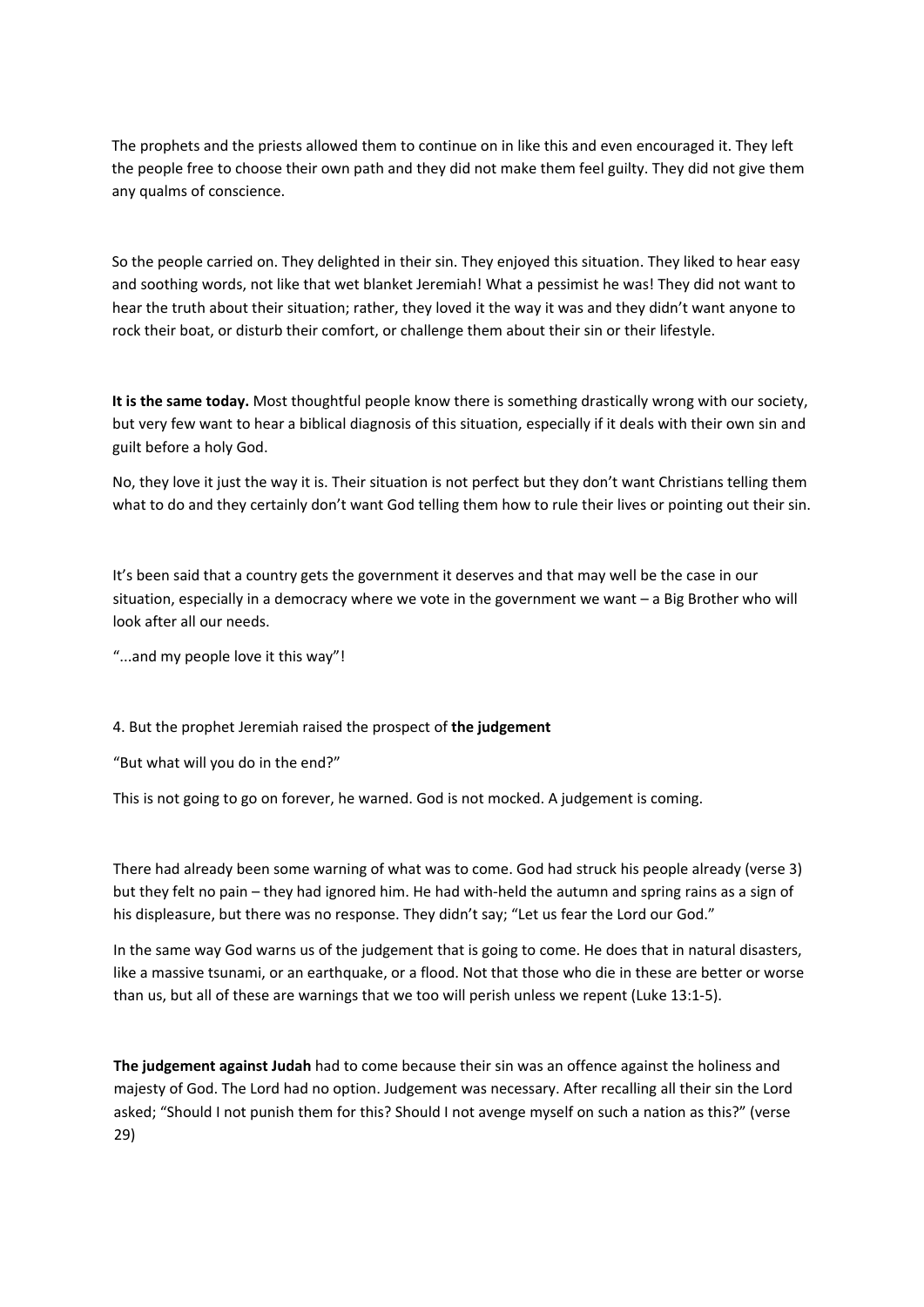**It is the same today.** God cannot let all this go unpunished. As in the days before the flood God says; "My Spirit will not contend with man forever." (Gen 6:3). People cannot turn away from a holy God and disregard him and expect to carry on as usual. God is not "an old man rocking in a chair, blind and hard of hearing." (Schaeffer, *Death in the City,* p. 48). No, he is a God of justice who is all powerful and almighty and he will judge the sin of this world and of our lives.

In his classic story "Pilgrim's Progress", John Bunyan named the town in which Christian lived "The City of Destruction". That is a fitting name for all our cities and towns unless there is a genuine repentance from sin and turning to God.

For Judah that judgement was going to come through **a foreign nation.** At the beginning of Jeremiah's ministry it was not clear which nation that would be. Egypt, Assyria and Babylon were the three main world powers. As time went on the prophet warned that God would use Babylon as an instrument of his judgement.

For us, in this New Testament age, the judgement will come **at the return of the Lord Jesus**. He will come as the judge of all. He will be assisted by his angels. They will gather all the people who have lived in all the nations through all of history. Every person will have to stand before the judgement throne of God. No one will escape. Every evil doer will be punished.

The prophet Zephaniah pictured the Lord searching Jerusalem with lamps to punish those who are complacent and think, "the Lord will do nothing" (Zephaniah 1:12).

Jeremiah was told to search for one righteous man. Zephaniah pictured the Lord searching for every evildoer to bring them to judgement.

In the days of Jeremiah the Lord showed some mercy and the people of Judah were not completely destroyed (verses 10 & 18).

In the final judgement the Lord will also show mercy to all who have believed in the Lord Jesus and followed him and put his words into practice in their lives.

In his vision of the end in the book of Revelation John saw kings and princes, slave and freeman hiding in caves and among the rocks of the mountains. "They called to the mountains and rocks, 'Fall on us and hide us from the face of him who sits on the throne and from the wrath of the Lamb! For the great day of their wrath has come, and who can stand?'" (Revelation 6:15‐17).